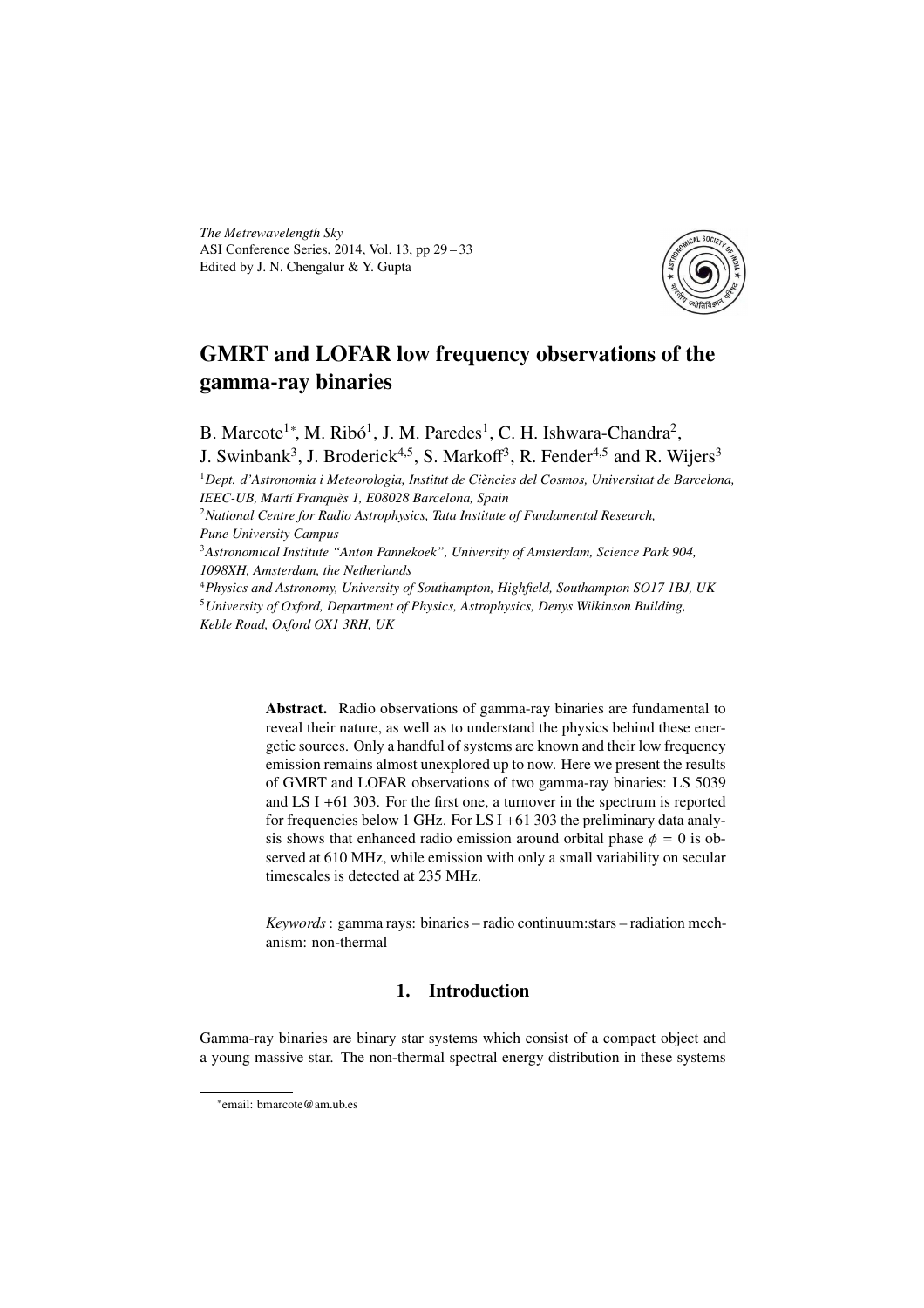30 *B. Marcote et al.*

is dominated by the MeV-GeV photons. All of them display TeV emission (Paredes 2011; Dubus 2013). Only a handful number of gamma-ray binaries have been discovered up to now: PSR B1259–63, LS 5039, LS I +61 303, HESS J0632+057 and 1FGL J1018.6–5856. The first one is the only system which hosts a confirmed pulsar. The nature of the compact object for the rest of the gamma-ray binaries still remains unknown. Further details can be found in the review of Dubus (2013).

The gamma-ray emission of these systems is probably produced by inverse Compton upscattering of stellar UV photons by relativistic electrons. Their synchrotron emission produces the observed radio spectrum. Extended emission at milliarcsecond scales (∼ 1–100 AU) has been reported for nearly all gamma-ray binaries at GHz frequencies (see Moldón 2012 for a complete update). At low radio frequencies (hundreds of MHz) we detect the emission from low-energy electrons, possibly located in a region far away from the binary system (Bosch-Ramon 2009; Durant, Kargaltsev, Pavlov, Chang & Garmire 2011). Therefore, we expect synchrotron radio emission on scales of 100–1000 AU (arcsec scales) with less variability along the orbit due to the larger dynamical timescales (Dubus 2006). At these low frequencies, absorption mechanisms such as synchrotron self-absorption or free-free absorption are also expected to be present in these systems (Bosch-Ramon 2009).

LS 5039 is a gamma-ray binary with a young O6.5 star and a compact object orbiting it every 3.9 d, with an eccentricity of 0.35 and located at a distance of  $2.9 \pm 0.8$  kpc (Moldón, Ribó, Paredes, Brisken, Dhawan, Kramer, Lyne & Stappers 2012). The radio emission of LS 5039 at GHz frequencies is non-thermal, persistent, and variable (Ribó 2002). No strong outbursts or periodic variability have been detected. Martí, Paredes & Ribó (1998) determined that the radio flux of LS 5039 in the range 1– 15 GHz is described by  $S_y[mJy] = (52 \pm 1)$   $v[GHz]^{-0.46 \pm 0.01}$ . The amplitude of the variability is below 25%, calculated with respect to the mean flux value detected. Through VLBI observations, Paredes, Martí, Ribó & Massi (2000); Paredes, Ribó, Ros, Martí & Massi (2002) showed an asymmetric bipolar extended emission on both sides of a bright core. Ribó, Paredes, Moldón, Martí & Massi (2008) pointed out that the microquasar scenario could not easily explain the observed changes in the morphology of the source from observations five days part. Finally, Moldón et al. (2012) determined that a binary pulsar scenario, which involves a young non-accreting pulsar with a shock between its wind and the wind of the massive star, is clearly supported by the periodic morphological variability observed at mas scales.

LS I +61 303 is a gamma-ray binary with a B0Ve star and a compact object orbiting it every 26.5 d, with an eccentricity of 0.54 and located at a distance of  $1.9 \pm 0.1$  kpc (Aragona, McSwain, Grundstrom, Marsh, Roettenbacher, Hessler, Boyajian & Ray 2009). The radio emission displays periodic radio outbursts on average coincident with its orbital period (Strickman, Tavani, Coe, Steele, Fabregat, Marti, Paredes & Ray 1998). A binary pulsar scenario has also been proposed to explain the VLBA observations of this system (Dhawan, Mioduszewski & Rupen 2006).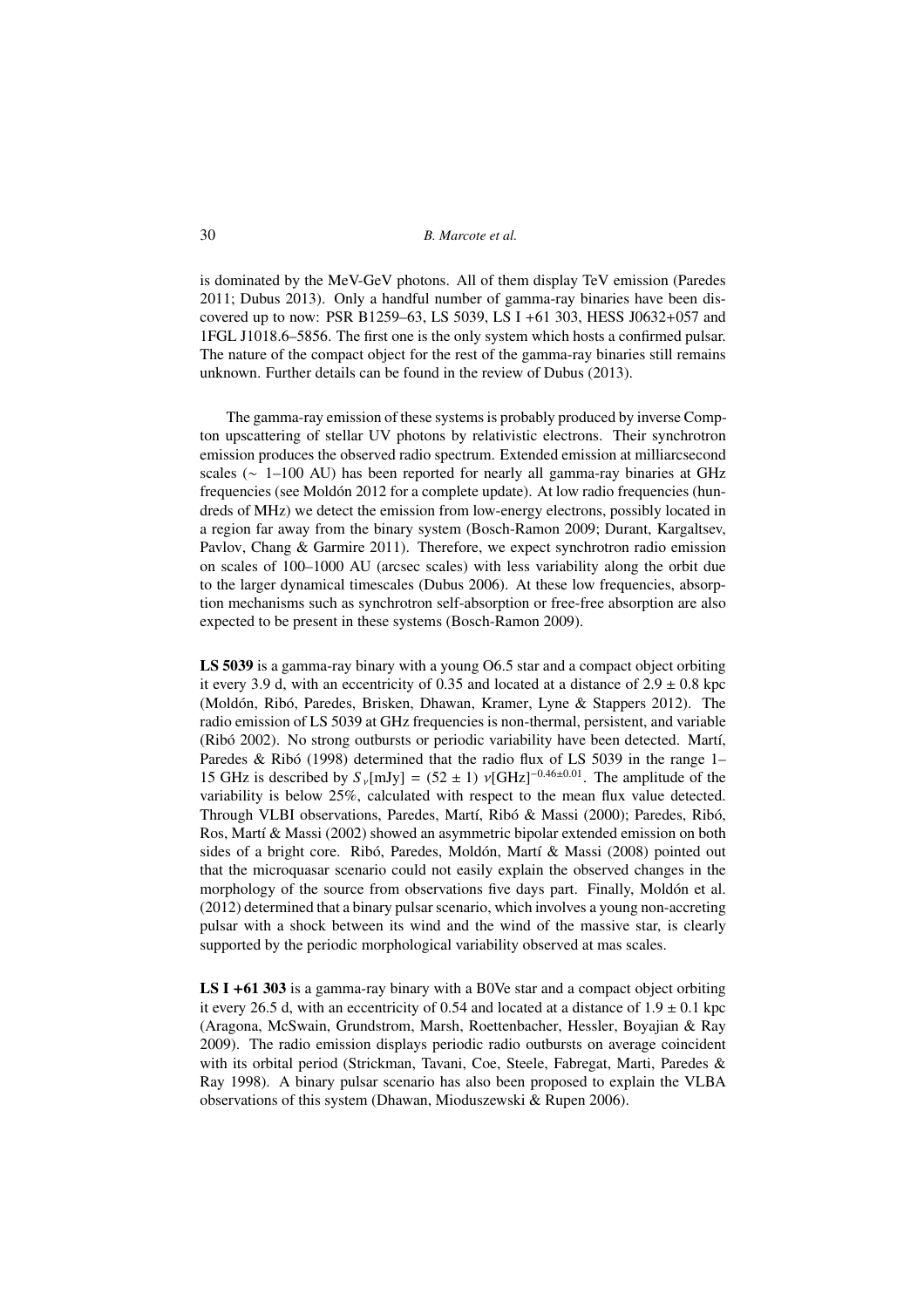

Figure 1. LS 5039 spectrum from 150 MHz to 15 GHz. The white squares are data from VLA observations (Martí et al. 1998). Black circles show the analyzed GMRT data with simultaneous observations at 235 and 610 MHz. The 3- $\sigma$  upper-limit at 150 MHz comes from a single GMRT observation.

#### 2. Observations and results

LS 5039. There were only three published low frequency GMRT observations in Godambe, Bhattacharyya, Bhatt & Choudhury (2008) and Pandey, Rao, Ishwara-Chandra, Durouchoux & Manchanda (2007) with contradictory conclusions: the first one reported a cut-off visible below 1 GHz and the second one observed a continuous power-law below this frequency.

We have reanalyzed them together with the rest of the 7 unpublished GMRT observations. To reduce these data we have taken into account system temperature corrections for the GMRT antennas in order to remove the strong background emission with new data taken with GMRT. In Figure 1 we show these non-simultaneous results together with the VLA observations from Martí et al. (1998). We can clearly see the turnover in the spectrum at frequencies below 1 GHz. The variability along time is clear for the range 235 MHz–15 GHz. We also show for the first time a  $3-\sigma$ upper-limit for the flux density of LS 5039 at 150 MHz.

In order to get a more reliable spectrum at low and high frequencies, we have conducted quasi-simultaneous observations with GMRT (150, 235 and 610 MHz) and WSRT (1.4, 2.3 and 5 GHz) during July 2013 at two different orbital phases. The preliminary analysis of these data points out the presence of different absorption mechanisms at different orbital phases, which produces different shapes in the spectrum at all the frequencies. A synchrotron self-absorption model reproduces one of the two observations but a component taking into account the Razin effect appears to be required in order to explain the other observation.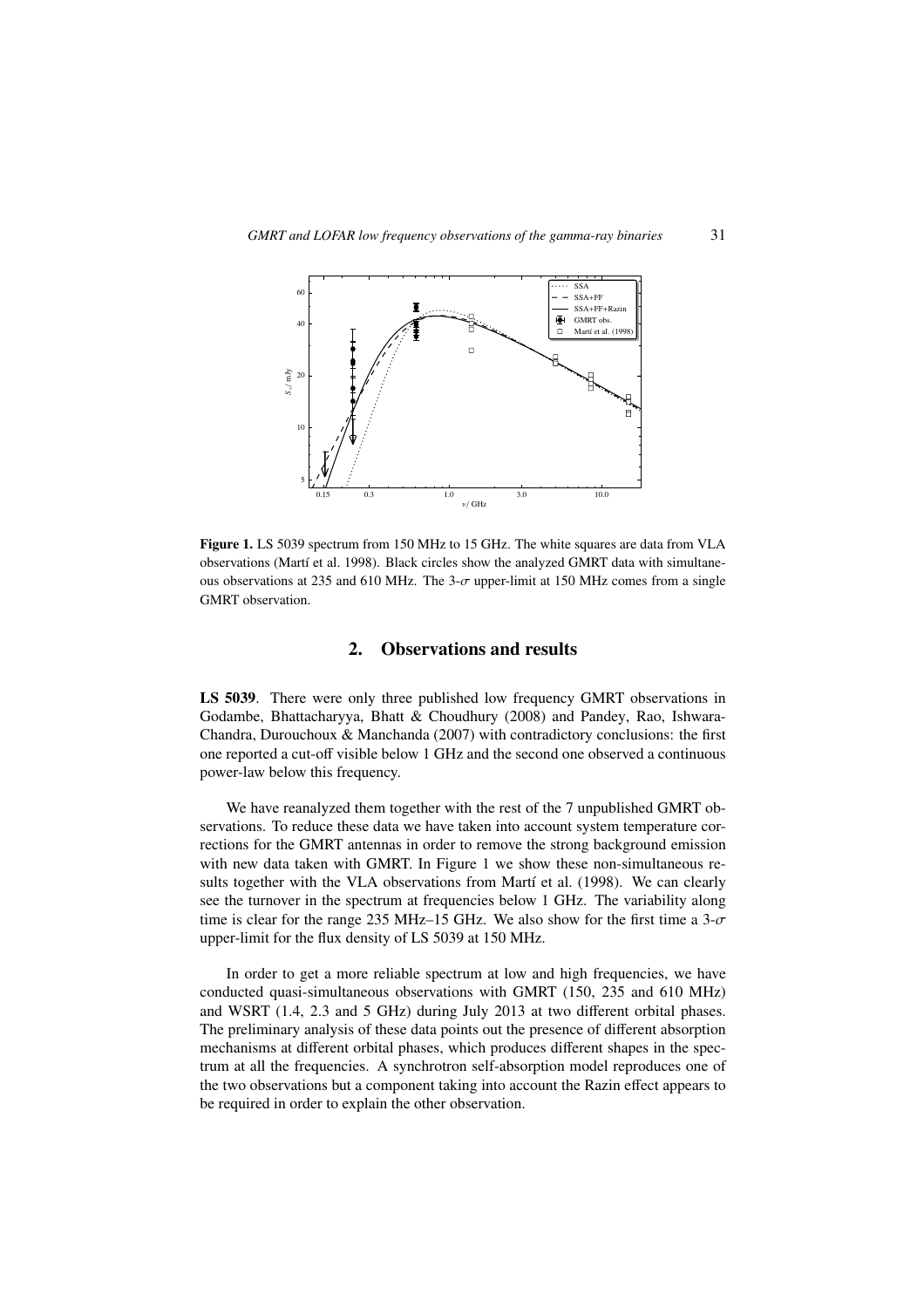

Figure 2. LS I +61 303 emission at 235 and 610 MHz along three consecutive orbital cycles. At 610 MHz enhanced emission is seen around  $\phi = 0$ , while emission with only a small variability on secular timescales is observed at 235 MHz.

LS I +61 303. We have reduced almost all the archival GMRT data at 150, 235 and 610 MHz. The preliminary results from the analysis of the GMRT observations along three consecutive orbital cycles, shown in Figure 2, indicate different behaviours as a function of the frequency. At the higher frequency, 610 MHz, enhanced emission is detected around  $\phi = 0$ . This quasi-periodic enhanced emission is also reported at GHz frequencies (Strickman et al. 1998), although in this case the peak of the emission lies in the range  $\phi = 0.5{\text -}0.8$ . However, LS I +61 303 displays a different behaviour at 235 MHz: it exhibits a smaller amplitude variability on secular timescales.

The only GMRT observation of LS I +61 303 at 150 MHz shows a detection with a flux density  $S_y \sim 40$  mJy. This is in agreement with the LOFAR observations conducted during 2013 at 150 MHz. The four preliminary LOFAR results report a variable emission at this frequency, with a  $3-\sigma$  upper-limit of 30 mJy and three detections with flux densities between 30 and 80 mJy.

#### 3. Conclusions

The behaviour of LS 5039 and LS I +61 303 changes at very low frequencies, either with absorption mechanisms observed in the spectrum or with a different variability along the orbit.

The exploration of the radio emission of gamma-ray binaries at very low frequencies can therefore provide us additional information about these systems and the nature of this emission. The variability and absorption mechanisms exhibited in these binaries stablish new constraints for the models which explain the origin of this radio emission.